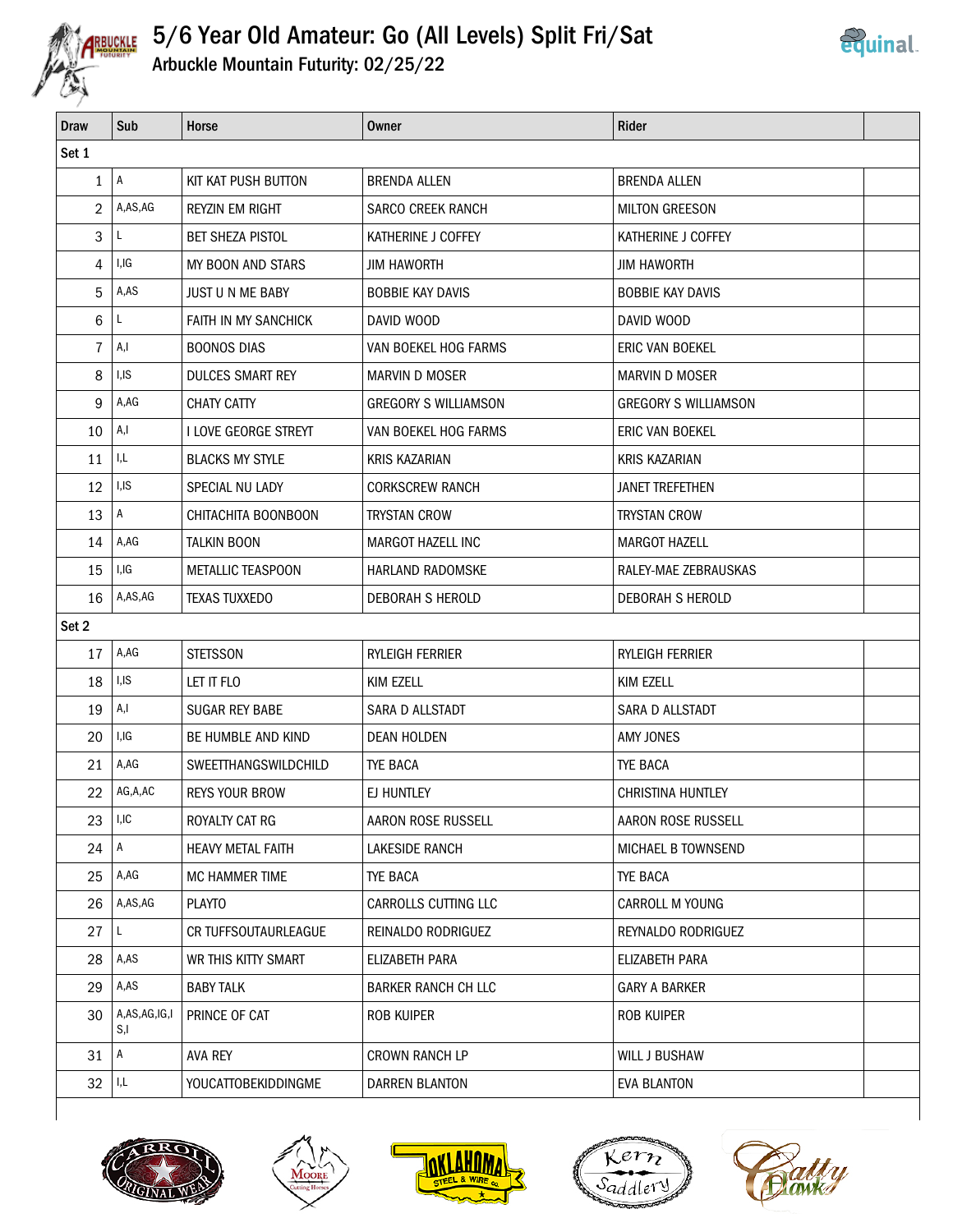

# 5/6 Year Old Amateur: Go (All Levels) Split Fri/Sat



Arbuckle Mountain Futurity: 02/25/22

| <b>Draw</b> | Sub                 | Horse                       | Owner                           | <b>Rider</b>          |  |  |
|-------------|---------------------|-----------------------------|---------------------------------|-----------------------|--|--|
| Set 3       |                     |                             |                                 |                       |  |  |
| 33          | I,IS                | AMAZE N GREYCE              | KIM EZELL                       | KIM EZELL             |  |  |
| 34          | I,IS                | LA DESTELLA                 | <b>JOHN F LINDSEY</b>           | JOHN F LINDSEY        |  |  |
| 35          |                     | HERRADURA CAT               | <b>SCOTTY RICE</b>              | <b>RICK GALLES</b>    |  |  |
| 36          | I,IS                | METTALIC BLACK MAGIC        | <b>JOHN F LINDSEY</b>           | JOHN F LINDSEY        |  |  |
| 37          | $\mathsf{A}$        | KIT KAT APPLE               | MICHAEL KEMNA                   | MICHAEL KEMNA         |  |  |
| 38          |                     | <b>SANNREY CATNIP SPICE</b> | <b>DAISY ALLEN</b>              | <b>DAISY ALLEN</b>    |  |  |
| 39          | A,AG                | <b>METALLIC TEASPOON</b>    | HARLAND RADOMSKE                | RALEY-MAE ZEBRAUSKAS  |  |  |
| 40          | A,AS,AG             | <b>BLU BOON CAT</b>         | <b>SARCO CREEK RANCH</b>        | <b>MILTON GREESON</b> |  |  |
| 41          | A,AG                | MY BOON AND STARS           | <b>JIM HAWORTH</b>              | <b>JIM HAWORTH</b>    |  |  |
| 42          | A,AG                | <b>V EIGHT FULLA CD</b>     | <b>DAVID TAUREL</b>             | <b>DAVID TAUREL</b>   |  |  |
| 43          | I, IS               | CATS SPECIAL NITE           | STORMY CUTTING AND CATTLE RANCH | <b>DAWN JONAS</b>     |  |  |
| 44          | I,L                 | PRIME TIME DIVA             | <b>BILL WILLIS</b>              | <b>MARY CROW</b>      |  |  |
| 45          | I,IG                | PEACE BE STILL              | <b>DEAN HOLDEN</b>              | <b>DENISE BENDELE</b> |  |  |
| 46          | I,L                 | CHITACHITA BOONBOON         | <b>TRYSTAN CROW</b>             | <b>TRYSTAN CROW</b>   |  |  |
| 47          | I, IS               | <b>GAMBLING GAME</b>        | <b>RICK THOMPSON</b>            | <b>RICK THOMPSON</b>  |  |  |
| Set 4       |                     |                             |                                 |                       |  |  |
| 48          | L,LS,LC             | HES THE WRIGHT CHOICE       | SANDY M KAPLAN                  | <b>GLENN M KAPLAN</b> |  |  |
| 49          | A                   | ROYALTY ROGERS              | <b>SANDRA MCBRIDE</b>           | <b>SANDRA MCBRIDE</b> |  |  |
| 50          | A, I                | REYS A LITTLE HELL          | <b>TIM PLATE</b>                | TIM PLATE             |  |  |
| 51          | A,AS                | <b>METTALIC BLACK MAGIC</b> | <b>JOHN F LINDSEY</b>           | JOHN F LINDSEY        |  |  |
| 52          | L                   | <b>CHEAP THRILLLS</b>       | C HEART RANCH LLC               | <b>KEVIN SPEER</b>    |  |  |
| 53          | I.                  | CAT DEL REY                 | ANN RITCHIE LOGAN               | ANN RITCHIE LOGAN     |  |  |
| 54          | I,IC                | <b>CATTYS PROMISE</b>       | <b>MARTHA MEENEN</b>            | <b>MARTHA MEENEN</b>  |  |  |
| 55          | I,IG                | WISKEEMAKESMEFRISKEE        | <b>MARK PINE</b>                | JENNIFER PINE         |  |  |
| 56          | A,I                 | <b>METALLIC LIBERTY</b>     | <b>TIM PLATE</b>                | <b>TIM PLATE</b>      |  |  |
| 57          | A,AS                | AMAZE N GREYCE              | KIM EZELL                       | KIM EZELL             |  |  |
| 58          | L                   | SANNDEE CAT PEPTO           | KRISTI JO BLOCK                 | KRISTI JO BLOCK       |  |  |
| 59          | I, IG, IS           | REYZIN EM RIGHT             | SARCO CREEK RANCH               | <b>MILTON GREESON</b> |  |  |
| 60          | A,AG                | <b>NITREYIOUS</b>           | REGAN & REYLY PLENDL PARTNRSHP  | <b>REYLY PLENDL</b>   |  |  |
| 61          | A,AS,IS,I           | CR TUFF THANG               | ROBERT M TIEMANN                | ROBERT M TIEMANN      |  |  |
| 62          |                     | <b>BUY GEORGE</b>           | <b>RICK GALLES</b>              | <b>RICK GALLES</b>    |  |  |
| Set 5       |                     |                             |                                 |                       |  |  |
| 63          | A,AG,IG,I,AC,<br>IC | HANDLE ON RANDEL            | COWAN RANCH, INC.               | MAKENZIE COWAN        |  |  |









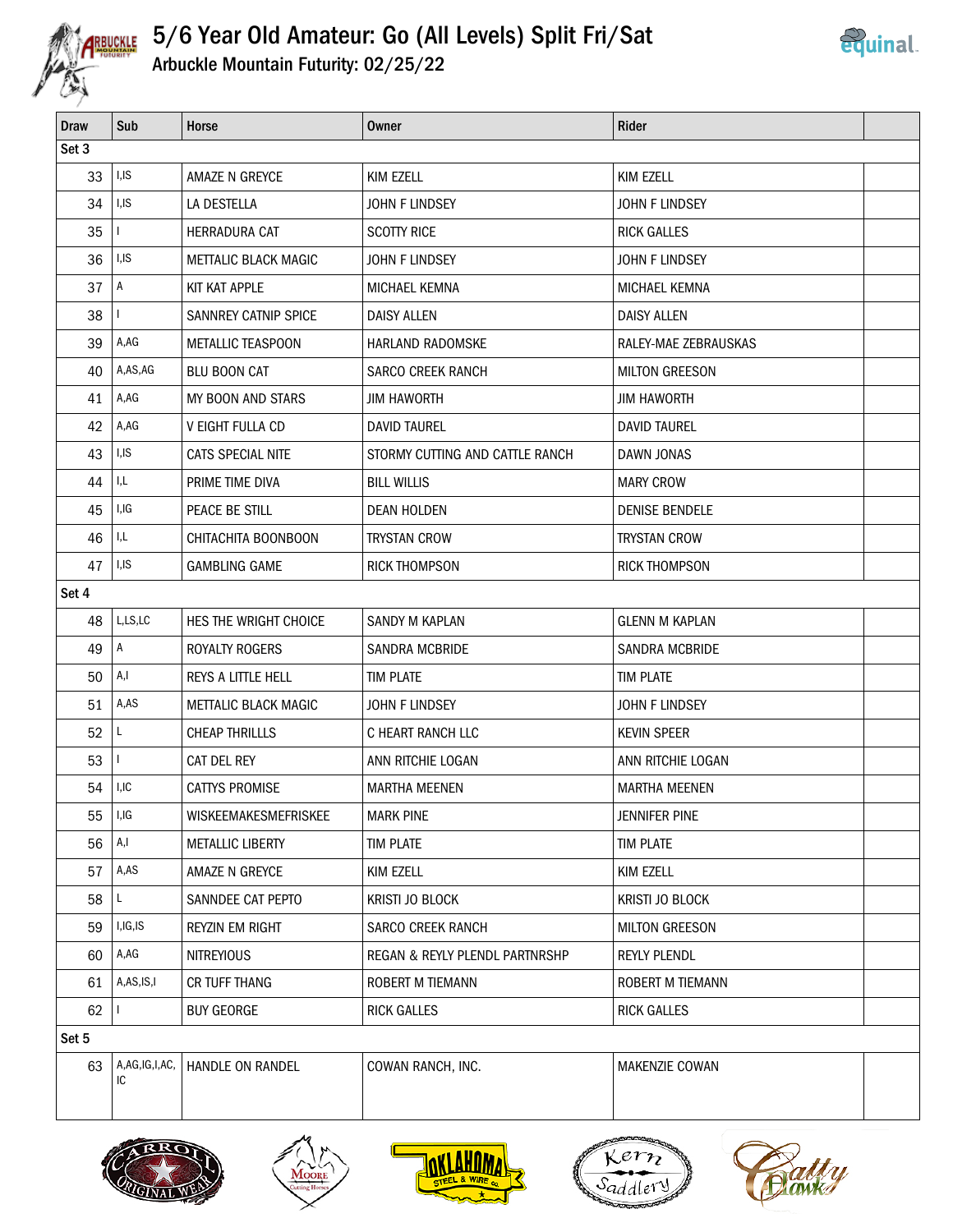

### 5/6 Year Old Amateur: Go (All Levels) Split Fri/Sat Arbuckle Mountain Futurity: 02/25/22



|  | Arbuckle Mountain Futurity: 02/25/22 |  |  |
|--|--------------------------------------|--|--|
|  |                                      |  |  |

| <b>Draw</b> | Sub          | <b>Horse</b>            | Owner                             | <b>Rider</b>              |  |
|-------------|--------------|-------------------------|-----------------------------------|---------------------------|--|
| 64          | I,IS         | WOODYS TUFF STUFF       | <b>RICK THOMPSON</b>              | <b>RICK THOMPSON</b>      |  |
| 65          | A,AS         | LET IT FLO              | KIM EZELL                         | KIM EZELL                 |  |
| 66          | ı            | <b>MISS LILY REY</b>    | LIANA ERENBERG                    | LIANA ERENBERG            |  |
| 67          | $\mathsf{A}$ | PRIME TIME DIVA         | <b>BILL WILLIS</b>                | <b>MARY CROW</b>          |  |
| 68          | A,AG         | BE HUMBLE AND KIND      | <b>AMY JONES</b>                  | <b>AMY JONES</b>          |  |
| 69          | A,AC         | LIL WHITE LIES          | <b>HUNTER WILLIAMS</b>            | HUNTER WILLIAMS           |  |
| 70          | A,AS         | <b>MOMS DUAL REY</b>    | JOHN STEPHEN MANCUSO              | JANE MATTHEWS MANCUSO     |  |
| 71          | I,IS         | NINTEY PROOF            | DOUG & WENDY IRVIN PARTNERSHIP    | <b>DOUG IRVIN</b>         |  |
| 72          | A            | CAT DEL REY             | ANN RITCHIE LOGAN                 | ANN RITCHIE LOGAN         |  |
| 73          | I,IG         | <b>LOOOW RIDER</b>      | WHITE OAK FARMS                   | AMY JONES                 |  |
| 74          | L            | <b>SUGAR REY BABE</b>   | SARA D ALLSTADT                   | SARA D ALLSTADT           |  |
| 75          | A,I          | HY ON THE HOG           | VAN BOEKEL HOG FARMS              | <b>ERIC VAN BOEKEL</b>    |  |
| 76          | $\mathbf{L}$ | <b>REYZIN THE HOUSE</b> | SHERI KUEHNY                      | SHERI KUEHNY              |  |
| 77          | L,LS         | CATS SPECIAL NITE       | STORMY CUTTING AND CATTLE RANCH   | DAWN JONAS                |  |
| Set 6       |              |                         |                                   |                           |  |
| 78          | I,IS         | PRF EXCEED              | <b>DAVE SHEEN</b>                 | <b>DAVE SHEEN</b>         |  |
| 79          | I, IG, IS    | <b>BLU BOON CAT</b>     | <b>SARCO CREEK RANCH</b>          | <b>MILTON GREESON</b>     |  |
| 80          | $\mathbf{I}$ | SHE ONLY SHOOTS ONCE    | LON GOFF                          | LON GOFF                  |  |
| 81          | I,IS         | <b>SPEAK EASIE</b>      | <b>BARKER RANCH CH LLC</b>        | <b>SHANNON G BARKER</b>   |  |
| 82          | $\mathsf{A}$ | CATALIC                 | <b>REAGAN GLENN</b>               | <b>REAGAN GLENN</b>       |  |
| 83          | I,IG         | <b>STETSSON</b>         | RYLEIGH FERRIER                   | RYLEIGH FERRIER           |  |
| 84          | $\mathsf{A}$ | MY WAYWARD SON          | <b>CROWN RANCH LP</b>             | WILL J BUSHAW             |  |
| 85          | A,AG,IG,I,L  | <b>OLD TOWNE ROAD</b>   | <b>MOLLY BELLEFEUILLE</b>         | <b>MOLLY BELLEFEUILLE</b> |  |
| 86          | A, AG, IG, I | NITELINGER              | STANFORD RANCH PERFORMANCE HORSES | <b>CHRIS STANFORD</b>     |  |
| 87          | A,AG         | <b>LOOOW RIDER</b>      | WHITE OAK FARMS                   | AMY JONES                 |  |
| 88          | L.           | SHEZ LOOKIN CATTY       | KAT COFFEE                        | JOHN W COFFEY             |  |
| 89          | L,LS         | CAMO                    | PAM JEAN CROUCH                   | PAM JEAN CROUCH           |  |
| 90          | I,IG         | TO THE BOON N BAK       | SAWYER R HENNIG                   | SAWYER R HENNIG           |  |
| 91          |              | A LIL MOORE STYLE       | <b>CARLEE FARRELL</b>             | <b>CARLEE FARRELL</b>     |  |
| 92          | L            | SKILZ TO PAYTHE BILZ    | CIRCLE W CATTLE CO                | <b>BRAYDEN WOODS</b>      |  |
| Set 7       |              |                         |                                   |                           |  |
| 93          | I,IS         | JUST U N ME BABY        | <b>BOBBIE KAY DAVIS</b>           | <b>BOBBIE KAY DAVIS</b>   |  |
| 94          | $\mathsf{A}$ | LOOKS LIKE FOXIE        | MARCOS A CHOCRON-AROCHA           | MARCOS A CHOCRON-AROCHA   |  |
| 95          |              | SMARTLEE METALLIC       | AMBER ALLEN                       | AMBER ALLEN               |  |
| 96          | A,AG         | TO THE BOON N BAK       | SAWYER R HENNIG                   | SAWYER R HENNIG           |  |









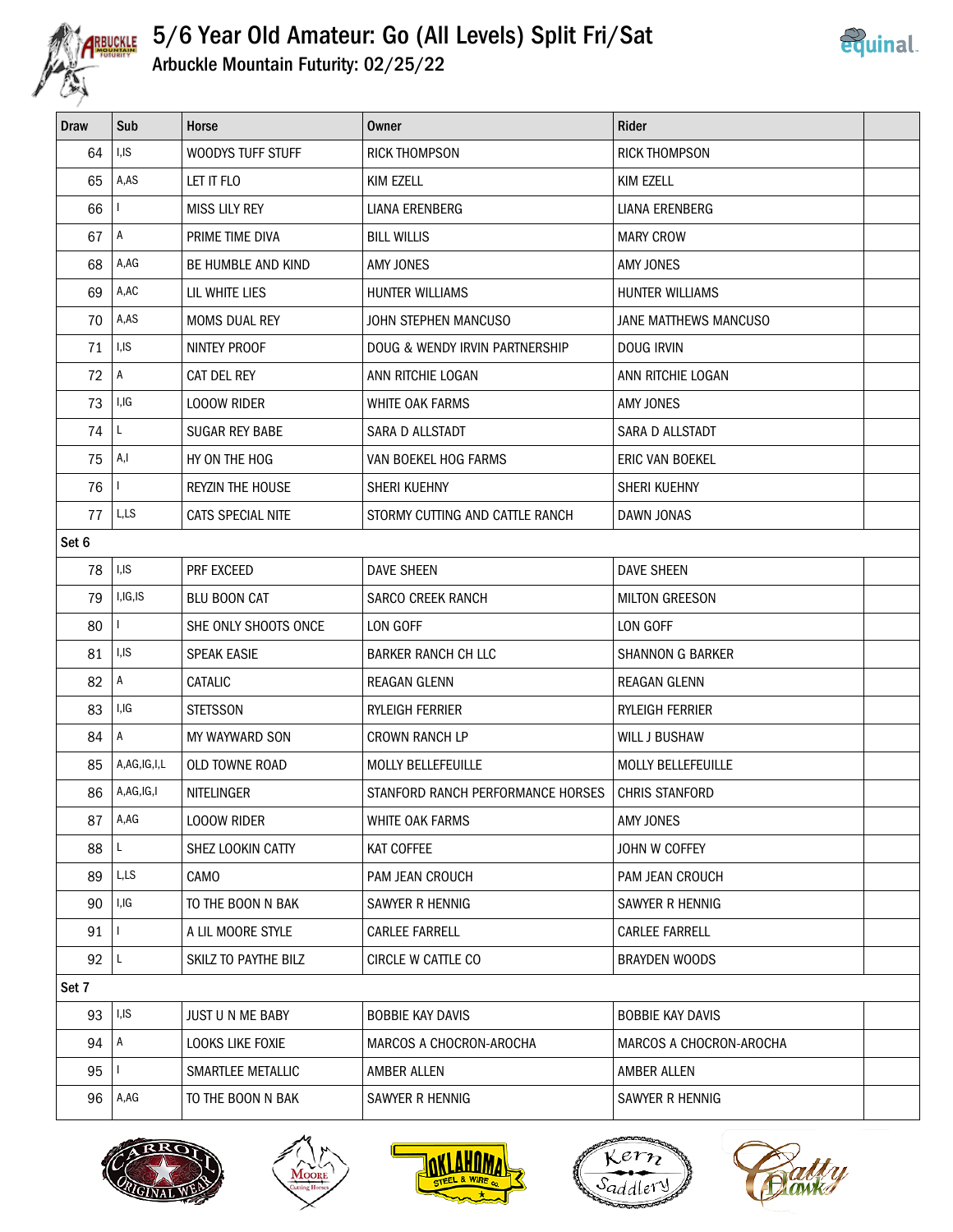

#### 5/6 Year Old Amateur: Go (All Levels) Split Fri/Sat Arbuckle Mountain Futurity: 02/25/22



| .<br><b>RITY</b> |  |  |  | Arbuckle Mountain Futurity: 02/25/22 |  |
|------------------|--|--|--|--------------------------------------|--|
|------------------|--|--|--|--------------------------------------|--|

| Draw  | Sub            | Horse                       | Owner                          | Rider                  |  |
|-------|----------------|-----------------------------|--------------------------------|------------------------|--|
| 97    | $\mathbf{I}$   | <b>CHEAP THRILLLS</b>       | C HEART RANCH LLC              | <b>KEVIN SPEER</b>     |  |
| 98    | A,I            | <b>DORALEE</b>              | <b>BLAKE PERRY</b>             | <b>MAKAYLA PERRY</b>   |  |
| 99    | $\mathsf{A}$   | <b>MAN OF METAL</b>         | TOM WATSON                     | TOM WATSON             |  |
| 100   | $\overline{A}$ | <b>SUGAR SMAK</b>           | <b>BRIDGET TRENARY</b>         | <b>BRIDGET TRENARY</b> |  |
| 101   | $\mathsf{A}$   | SHE ONLY SHOOTS ONCE        | LON GOFF                       | LON GOFF               |  |
| 102   | A,AS           | HASHTAG METALLIC            | <b>TOM WILLIAMS</b>            | <b>TOM WILLIAMS</b>    |  |
| 103   | $\mathsf{A}$   | <b>REYZN CATS</b>           | REGAN & REYLY PLENDL PARTNRSHP | <b>REGAN PLENDL</b>    |  |
| 104   | A,AS,AG        | <b>JIMMY THE GENT</b>       | BILL & JUDY CARTER TRUST       | <b>BILL W CARTER</b>   |  |
| 105   | L              | <b>WEST END CAT</b>         | SWEET BLESSINGS RANCH, LLC     | <b>WAYNE ERICKSON</b>  |  |
| 106   | A              | SANNREY CATNIP SPICE        | <b>DAISY ALLEN</b>             | <b>DAISY ALLEN</b>     |  |
| 107   | $\mathbf{I}$   | <b>CR TUFFSOUTAURLEAGUE</b> | REYNALDO RODRIGUEZ             | REINALDO RODRIGUEZ     |  |
| Set 8 |                |                             |                                |                        |  |
| 108   | I,IG,IS        | <b>RUBYS SMART REY</b>      | <b>ROB KUIPER</b>              | <b>ROB KUIPER</b>      |  |
| 109   | A,AG           | WISKEEMAKESMEFRISKEE        | <b>MARK PINE</b>               | <b>JENNIFER PINE</b>   |  |
| 110   | A,AG           | NINTEY PROOF                | DOUG & WENDY IRVIN PARTNERSHIP | DOUG IRVIN             |  |
| 111   | I,IG           | <b>UNAPOLOGETIC</b>         | <b>BRENT KUEHNY</b>            | SHERI KUEHNY           |  |
| 112   | A,AS           | PRF EXCEED                  | <b>DAVE SHEEN</b>              | <b>DAVE SHEEN</b>      |  |
| 113   | A              | <b>METALLIC BOB</b>         | TOM WATSON                     | TOM WATSON             |  |
| 114   | $\mathbf{L}$   | SKILZ TO PAYTHE BILZ        | CIRCLE W CATTLE CO             | <b>BRAYDEN WOODS</b>   |  |
| 115   | A,AG           | PEACE BE STILL              | <b>DEAN HOLDEN</b>             | <b>DENISE BENDELE</b>  |  |
| 116   | I,IS           | WR THIS KITTY SMART         | ELIZABETH PARA                 | ELIZABETH PARA         |  |
| 117   | $\mathbf{L}$   | KIT KAT PUSH BUTTON         | <b>BRENDA ALLEN</b>            | <b>BRENDA ALLEN</b>    |  |
| 118   | L              | <b>BACARDEE</b>             | <b>KELLY KRUEGER</b>           | <b>KELLY KRUEGER</b>   |  |
| 119   | I,IG,IS        | ATHENA CAT A REY            | <b>DENNIS LEVERING</b>         | <b>DENNIS LEVERING</b> |  |
| 120   | I,IS           | MOMS DUAL REY               | JOHN STEPHEN MANCUSO           | JANE MATTHEWS MANCUSO  |  |
| 121   | I, IG, IS      | JIMMY THE GENT              | BILL & JUDY CARTER TRUST       | <b>BILL W CARTER</b>   |  |
| 122   |                | <b>WEST END CAT</b>         | SWEET BLESSINGS RANCH, LLC     | <b>WAYNE ERICKSON</b>  |  |
| Set 9 |                |                             |                                |                        |  |
| 123   | $\mathbf{I}$   | <b>METALLIC BOB</b>         | TOM WATSON                     | TOM WATSON             |  |
| 124   | A,AS,AG        | ATHENA CAT A REY            | DENNIS LEVERING                | <b>DENNIS LEVERING</b> |  |
| 125   | $\mathsf{A}$   | <b>BLACKS MY STYLE</b>      | <b>KRIS KAZARIAN</b>           | <b>KRIS KAZARIAN</b>   |  |
| 126   | A,I,IS         | <b>HELLASMOOTH</b>          | JAMES E HOOPER                 | JAMES E HOOPER         |  |
| 127   | A,IS,I         | PLAYED IT SMOOTH            | JAMES E HOOPER                 | JAMES E HOOPER         |  |
| 128   | A,AC           | <b>CATTYS PROMISE</b>       | <b>MARTHA MEENEN</b>           | <b>MARTHA MEENEN</b>   |  |
| 129   | A,AS           | SPECIAL NU LADY             | <b>CORKSCREW RANCH</b>         | <b>JANET TREFETHEN</b> |  |